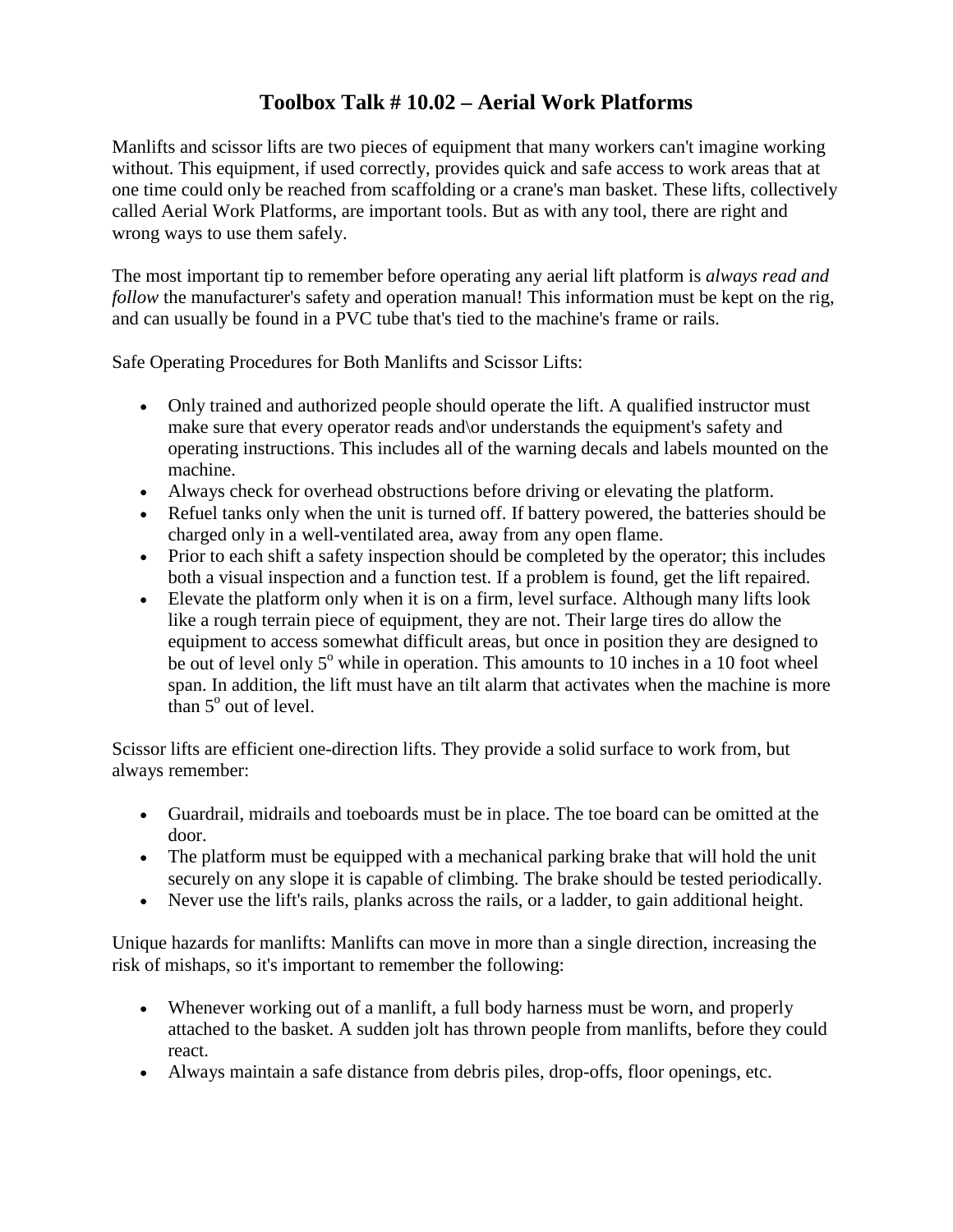• Never drive the manlift when it is elevated above the limit the manufacturer considers safe. Each piece of equipment will state what the maximum extension can be while being driven.

Used correctly, aerial work platforms can be priceless, timesaving assets. Operate them without regard to their limitations, and this same equipment will put you and those around you, at undue risk.